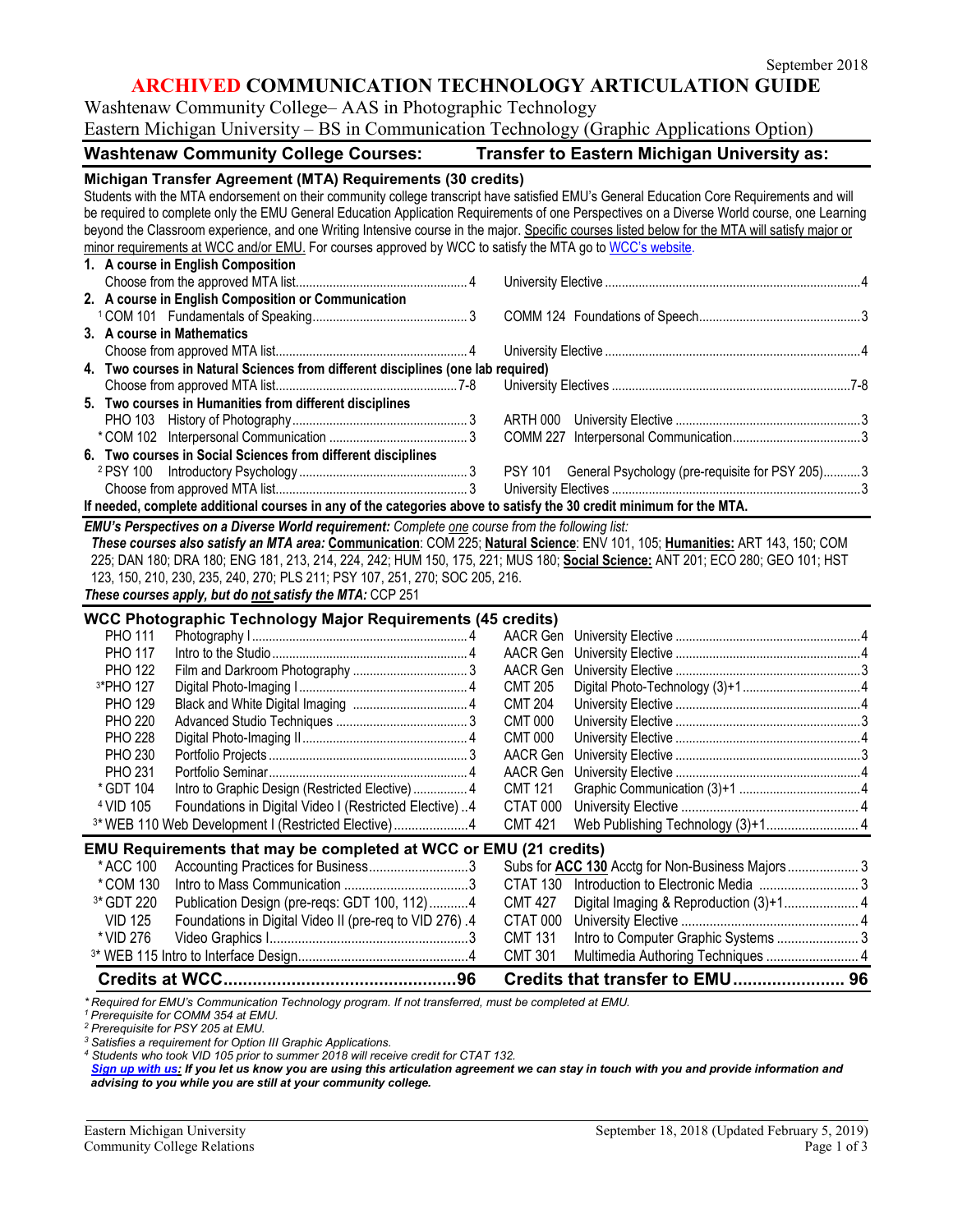# **ARCHIVED COMMUNICATION TECHNOLOGY ARTICULATION GUIDE**

Washtenaw Community College– AAS in Photographic Technology Eastern Michigan University – BS in Communication Technology (Graphic Applications Option)

### **Completion of the Communication Technology Program at EMU**

| <b>Major Requirements</b>                                                                                                                                                                                                                                              | (38 credits) |
|------------------------------------------------------------------------------------------------------------------------------------------------------------------------------------------------------------------------------------------------------------------------|--------------|
| <b>Media Production</b><br>CTAT 141 Digital Media Production for Non-Majors3<br>CTAT 331 Intermediate Radio Production & Direction (3)<br>CTAT 332 Intermediate TV Production & Direction (3)<br>Any approved 300 level production course (3)                          | (6 credits)  |
| <b>Transmission Systems</b><br><sup>2</sup> CMT 305W Communication Transmission Systems  3<br>ELEC 120 Principles of Electrical Theory 3                                                                                                                               | (9 credits)  |
| Communication Theory and Practice (3 credits)<br>CTAC 354 Organizational Communication3                                                                                                                                                                                |              |
|                                                                                                                                                                                                                                                                        |              |
| PSY 205 Quantitative Methods in Psychology 3                                                                                                                                                                                                                           |              |
| <b>Management Skills</b><br>CMT 336 Electronic Publishing Technology3                                                                                                                                                                                                  | (3 credits)  |
| Interdisciplinary Technology (11 credits)<br><sup>1</sup> CMT 387L4Cooperative Ed in Interdisciplinary Tech  3<br>CMT 409 Emerging Tech. in Storage and Retrieval3<br>CMT 425 Communication Tech and Social Change  3<br>CMT 470 Senior Seminar in Communication Tech2 |              |

#### **Suggested Sequence for completing the program:**

| <b>Fall Semester</b>   |                                                                | (12 credits)           |
|------------------------|----------------------------------------------------------------|------------------------|
|                        |                                                                |                        |
|                        |                                                                |                        |
|                        |                                                                |                        |
|                        | ELEC 120 or substitute approved by program advisor3            |                        |
| <b>Winter Semester</b> |                                                                | (14 credits)           |
|                        |                                                                |                        |
| CMT 409                |                                                                |                        |
| <b>CMT 470</b>         |                                                                |                        |
|                        |                                                                |                        |
| MKTG 360               |                                                                |                        |
| <b>Fall Semester</b>   |                                                                | $(12 \text{ credits})$ |
|                        | CTAT 331 or 332 F, pre-req: CTAT 141 (or CTAT 130, 131, 132) 3 |                        |
|                        |                                                                |                        |
|                        |                                                                |                        |
|                        |                                                                |                        |

*\* If sufficient credits are not transferred, credits must be completed at EMU to reach 120. 1 Satisfies EMU's Learning Beyond the Classroom requirement.*

*<sup>2</sup> Satisfies EMU's Writing Intensive requirement.* 

*.*